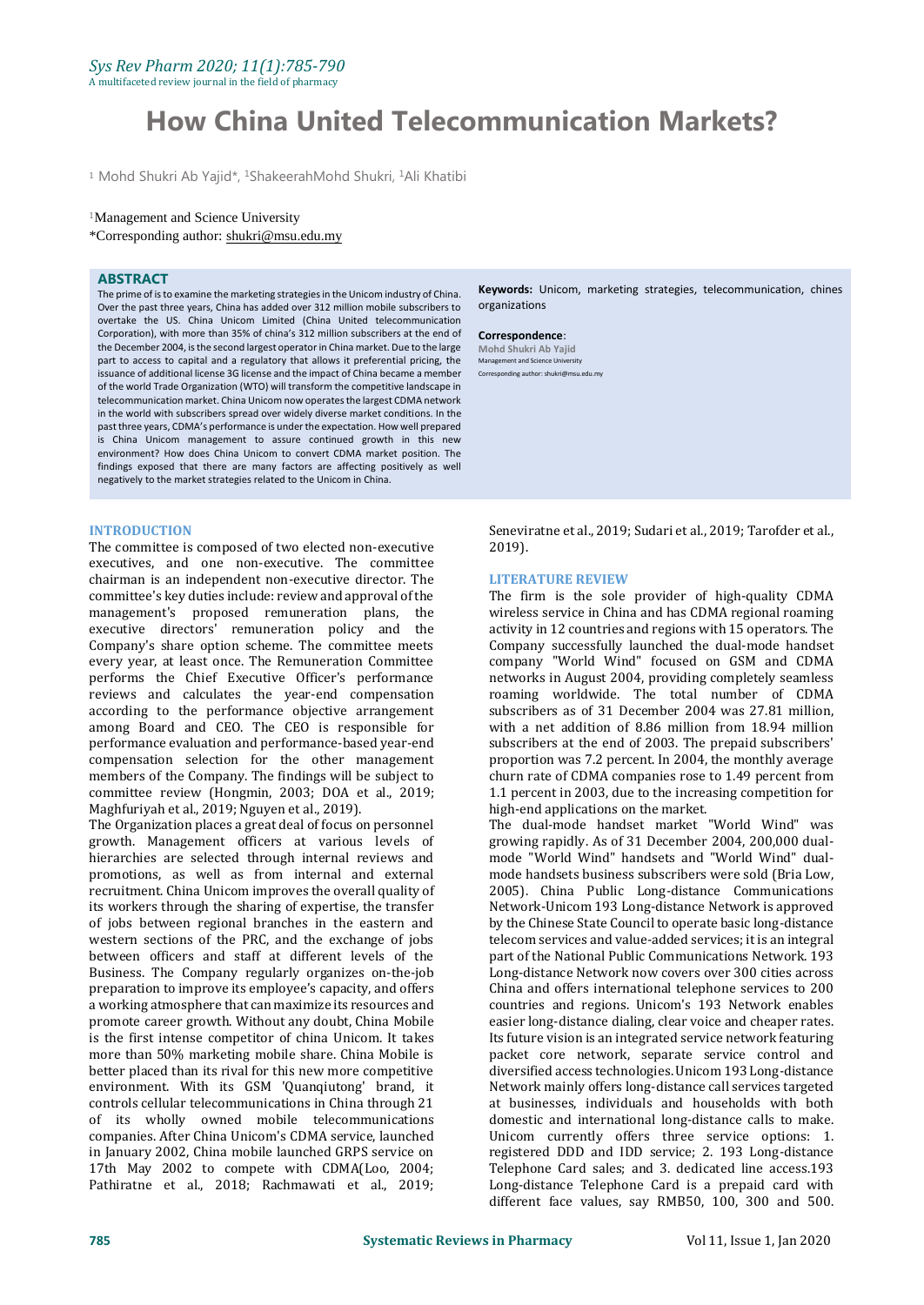.

Account transfer between cards is possible. The cards are available at Unicom's outlets and sales agents. By simply registering the card No. and password with a dual-tone telephone, the user can dial both DDD and IDD on that phone machine.

Frame Relay (FR) is a high-speed packet switching technology based on optical digital transport, intelligent terminal equipment and simplified X.25 Protocol. Compared with X.25, FR is more suitable for data application services demanding higher speed and creativeness. FR data transport protocol only preserves the core sub layer functions of the physical layer and data link layer. Data is forwarded in the network in the data link layer format. FR user has flexible access speed choice. FR adopts statistical multiplexing technology and allows users to utilize other free bandwidth to enjoy higher-thanpromised speed. This not only makes full use of the physical transport bandwidth and well accommodates burst data, but also helps to substantially simplify the network topology and reduce hardware cost. China Unicom aims to introduce new technology and develop new networks as a mobile operator providing extensive telecom services in order to deliver outstanding services to its customers. Our mission has always been "Customer in mind and service excel." In order to offer robust, streamlined and more convenient customer service and meet diversified and customized customer service requirements, China Unicom adopts leading call center innovations, unified market and technology standards and service procedures, and opens 31 customer service centers to provide 24x7 continuous customer service in both agent and automated forms.

Above all, this network is focused on:

◆ Two-way SDH fiber loop, self-healing network, the routing can be changed automatically once fiber is cut off to ensure unblocked path.

◆The DWDM technology enables multiple wavelength transmission signals to be transferred to one cable, thus increasing transmission efficiency.

◆The DXC system, which is a special high-speed digital channel cross link tool, makes service routing and path organization more effective (J. Lu & Weber, 2007).

The broadband access network of Unicom Operating Company offers integrated data, picture and voice access to customers, can carry out tele-education, telemedicine, as regards the development of broadband communication networks and the resolution of "last mile" connectivity. In 2004, the Company's financial operating results sustained steady growth in the face of severe market rivalry within the telecommunications industry. Operating income kept their steady growth running. Free cash flow (i.e. net cash inflow from operating activities minus capital expenditure) strengthened further, with the balance sheet remaining strong. Net sales rose 17.3 percent from 2003 to RMB79.33 billion in 2004. By 2003, EBITDA rose to RMB27.02 billion by 8.5 per cent. Operating income dropped to RMB7.96 billion by 6.6 per cent. The net income rose from 2003 to RMB4.39 billion by 4.0 per cent. Growth in the Company's operating revenue remained steady in 2004, hitting RMB79.33 billion, up 17.3 per cent from 2003. On a pro forma basis, the rise was 9.7 percent. GSM and CDMA Cellular Company, Long Distance, Data and Internet Business produce the company's operating revenue. Table 3 below indicates the improvements in the 2003 and 2004 sales composition (Y. Lu, Zhang, & Wang, 2009).

**Table 1: Revenue Composition 2003, 2004**

|                                           | 2003                            |                            | 2004                            |                            |  |
|-------------------------------------------|---------------------------------|----------------------------|---------------------------------|----------------------------|--|
|                                           | <b>RMB</b><br>in<br>Millio<br>n | Percenta<br>ge<br>of total | <b>RMB</b><br>in<br>Millio<br>n | Percenta<br>ge of<br>total |  |
| Operation revenue:                        |                                 |                            |                                 |                            |  |
| Cellular,<br>Include:<br>GSM              | 59,74<br>6                      | 88.4%                      | 73,80<br>4                      | 93%                        |  |
| <b>CDMA</b>                               | 41,16<br>6                      | 60.9%                      | 47,46<br>6                      | 59.8%                      |  |
|                                           | 18,58<br>0                      | 27.5%                      | 26,33<br>8                      | 33.2%                      |  |
| Long<br>distance,<br>data and<br>internet | 5,733                           | 8.4%                       | 5,528                           | 7%                         |  |
| Paging                                    | 2,157                           | 3.2%                       |                                 |                            |  |
| Total<br><b>Operati</b><br>ng<br>revenue  | 67,63<br>6                      | 100%                       | 79,32                           | 100%                       |  |



While market competition increased and the newly added subscribers were primarily from the low-end market, the rate of cost growth was higher than in operating revenue. Operating income hit RMB7.96 billion in 2004, a 6.6 per cent fall from 2003. Long Distance, Data and Internet Sector operating income decreased to RMB0.47 billion in 2004, a pro forma decrease of 67.3 per cent from 2003. The decline in operating income from the company Long Distance, Data and Internet Industry was mainly due to growing competition in the market, resulting in a slow growth in business revenue. Operating cost growth rate surpassed that of 13.8 percentage points in sales (Pitt, Levine, & Yan, 1996).

In 2004, financial profits dropped to RMB 0.10 billion, a pro forma fall of 36.6 per cent from that of 2003. Finance costs amounted to RMB 1, 69 billion, a pro forma decrease of 27.2 per cent from 2003. Net funding costs dropped from RMB 2.16 billion on a pro forma basis in 2003 to RMB 1.59 billion, a decrease of 26.5 per cent, primarily due to fund raising via syndicated loans, which is a low-cost funding process, thus retaining profitability on its resources to improve its performance. In 2004, corporate income tax fell to RMB2.08 billion, a pro forma decrease of 15.9 per cent from that in 2003. The effective tax rate was 32.2%. In 2004, the net income of the company reached RMB4.39 billion. The basic earnings per share were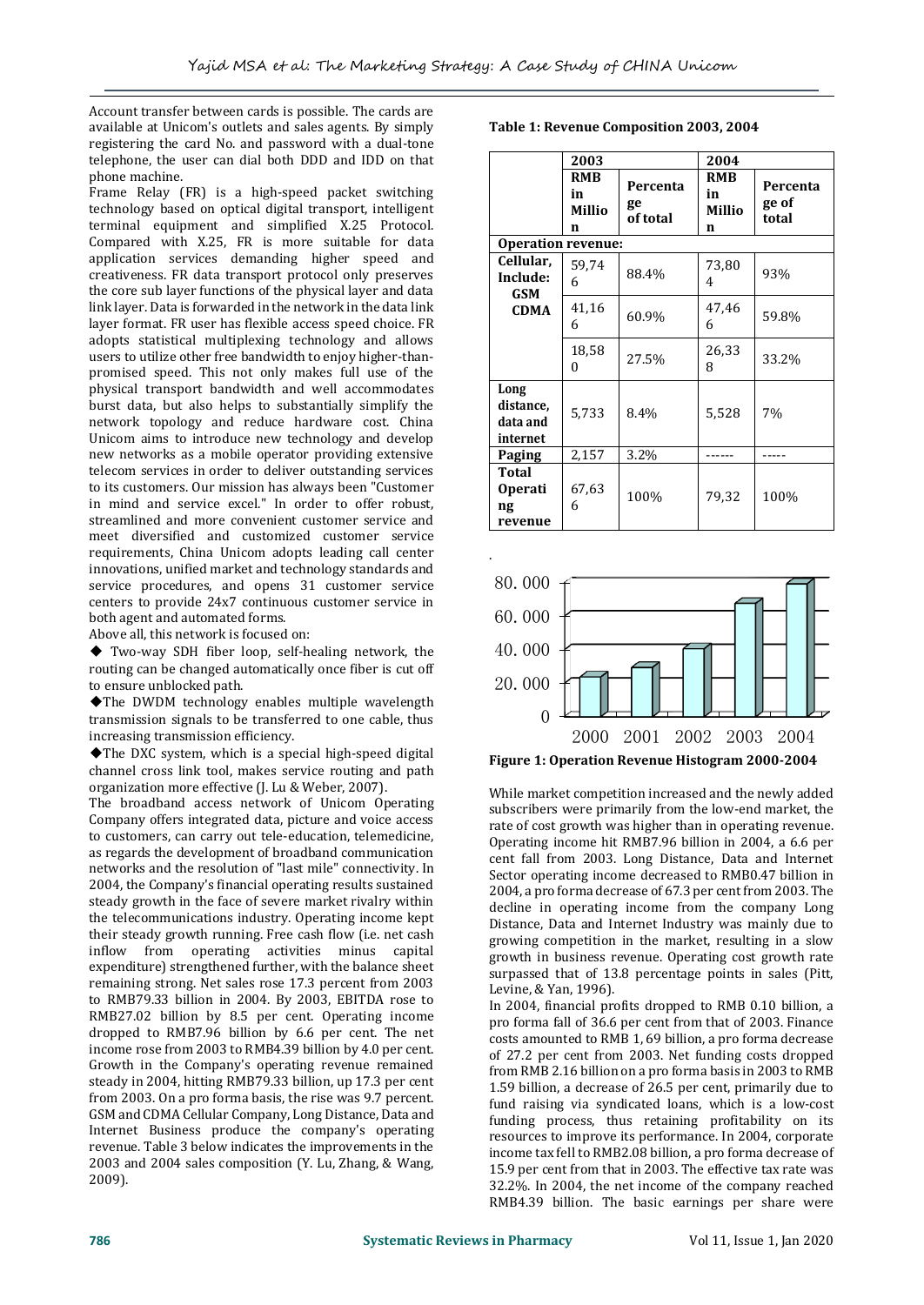RMB0.349, a 4.0 percent rise from RMB0.336 in 2003. The company's EBITDA rose from 2003 to RMB27.02 billion in 2004 by 8.5 per cent. A decline of 0.7 per cent was reported on a pro forma basis (Sibao & Tingjie 2006).

The Business imposed strict capital spending restrictions. Investment performance has been improved by maximizing flexibility for the current network and minimizing the allocation of remainder. The Company made investments as needed in regions with high consumer demand for GSM cellular communication. In 2004, capital spending for the different companies totaled RMB18.39 billion, comprising 95.0 per cent of the overall budget for 2004, that is to say. RMB19.35 Bn. The Company's expected capital expenditure in 2005 is RMB18.23 billion, which will mainly be used to upgrade the GSM network and develop network infrastructure such as auxiliary systems. The Company will rely primarily on cash generated from operations to meet its capital expenditures (Xia, 2011).

## **Table2: The following table shows the capital spending of different business divisions in 2004 and the expected spending in 2005.**

|                                           | 2004              | 2005(RMB |
|-------------------------------------------|-------------------|----------|
|                                           | (RMB)<br>billion) | billion) |
|                                           |                   |          |
| Total                                     | 18.39             | 18.23    |
| Cellular                                  | 6.4               | 7.59     |
| Long Distance, data<br>and internet       | 1.34              | 1.22     |
| Infrastructure<br>transmission<br>network | 3.06              | 3.05     |
| <b>Others</b>                             | 7.59              | 6.37     |

Chinese telecommunications industry has gained a great deal from national preferential policies and a strong macro-economic climate since the introduction of economic reform and opening up. It's undergone rapid growth and dramatic change. Chinese telecom industry has maintained steady high growth for many years since the 1990s and has been one of the fastest growing industries in the national economy. With low capacity, analog technology and single operation, the telecommunications network has grown to broad capacity, digital technology and diversified services. With network expansion, infrastructure enhancement and extensive capability enhancement, China has had the requisite conditions for joining the world's leading telecommunications market. The United States is the birthplace of new communication systems such as telephone, telegraphy, computers and many other hightech innovations. And now it's taking the leading place in Internet age rivalry again. This takes the lead in telecommunication technology, management and the regional telecommunications union as a leader in the information services and information industry. The growth of world telecommunications is dominated to some degree by the telecommunications industry in the US.

The structures for controlling telecommunications are extensive and special. It includes NTIA, FCC, state welfare committees or public service commissions, and the court decision. With the stagnation of the US economy after the

new century, people conclude that telecommunications as an infrastructure industry is also going down. Tens of nonlisted telecommunications firms and at least six listed companies have crashed. The industry cut jobs by 110,000, the most extreme in all US industries. The system that governs telecommunications is complex and special. This requires NTIA, FCC, social government boards or public service commissions, and court verdicts. With the downturn of the US economy after the new century, people conclude that telecommunications as an infrastructure industry is also going down. Tens of non-listed telecommunications firms and at least 6 listed companies all crashed. The sector has slashed jobs by 110,000, the most extreme in all US sectors.

For most developed countries, the regulatory structure and business operating system are well established in the telecommunications industries. We also developed a quantitative and rigorous approach to management, such as expense accounting and fee accounting. And the telecommunications service industry has undergone two levels of radical change — competition and globalization. Telecommunications industry laws and regulations are far from ideal in developing countries, however. Monopoly still remains in the telecommunications service sector, and there is a long way to go before domestic and foreign rivalry is understood. The telecommunication infrastructure in developed countries has developed from voice service provider to multimedia service provider. The Internet networks were rising unbelievably. The telecommunication infrastructure, however, is still in the process of delivering voice services in developing countries.

There are striking geographical variations between the telecommunications industries. For those least developed countries and regions, the telephone prevalence rate is measured on every thousand citizens, while in developed countries each family owns a telephone. For certain developing countries the prevalence rate of fixed telephone is also smaller than that of mobile telephone for developed countries. The vast disparity in the growth of telecommunications has broadened the economic divide between various nations. Now space for further growth in those developed countries' telecommunications industries is small, and new energy is required in these markets. The discovery of the overseas market has lower operational risks compared to domestic growth, while offering more revenues. It is the growth divide and self-demand and coproduction between developed and developing countries that will eventually contribute to the abolition of monopolies.

China's six approved telecom carriers made a total investment of USD 26 billion, down 3.6 per cent from the previous year. The bulk of the investment went to mobile phones, access networks, local phones networks, network maintenance, new technology creation, and business support systems. Despite such an effort, telecom carriers successfully attracted an additional 114 million telephone users in 2004, bringing up to 647 million Chinese users of fixed-line and wireless telecommunications. At the end of 2004, the mobile penetration rate had reached 50 percent. It spun off from MOR in January 2004 and became a public service carrier but, despite its sector monopoly, most of its services are still tailored for railway customers (L. Yu, Berg, & Guo, 2004).

Railcom runs China's second-largest fixed telecommunication network (after China Telecom). With 143,000 optical trunk lines and 3,600 kms of microwave spectrum, the networks span over 300 local networks. At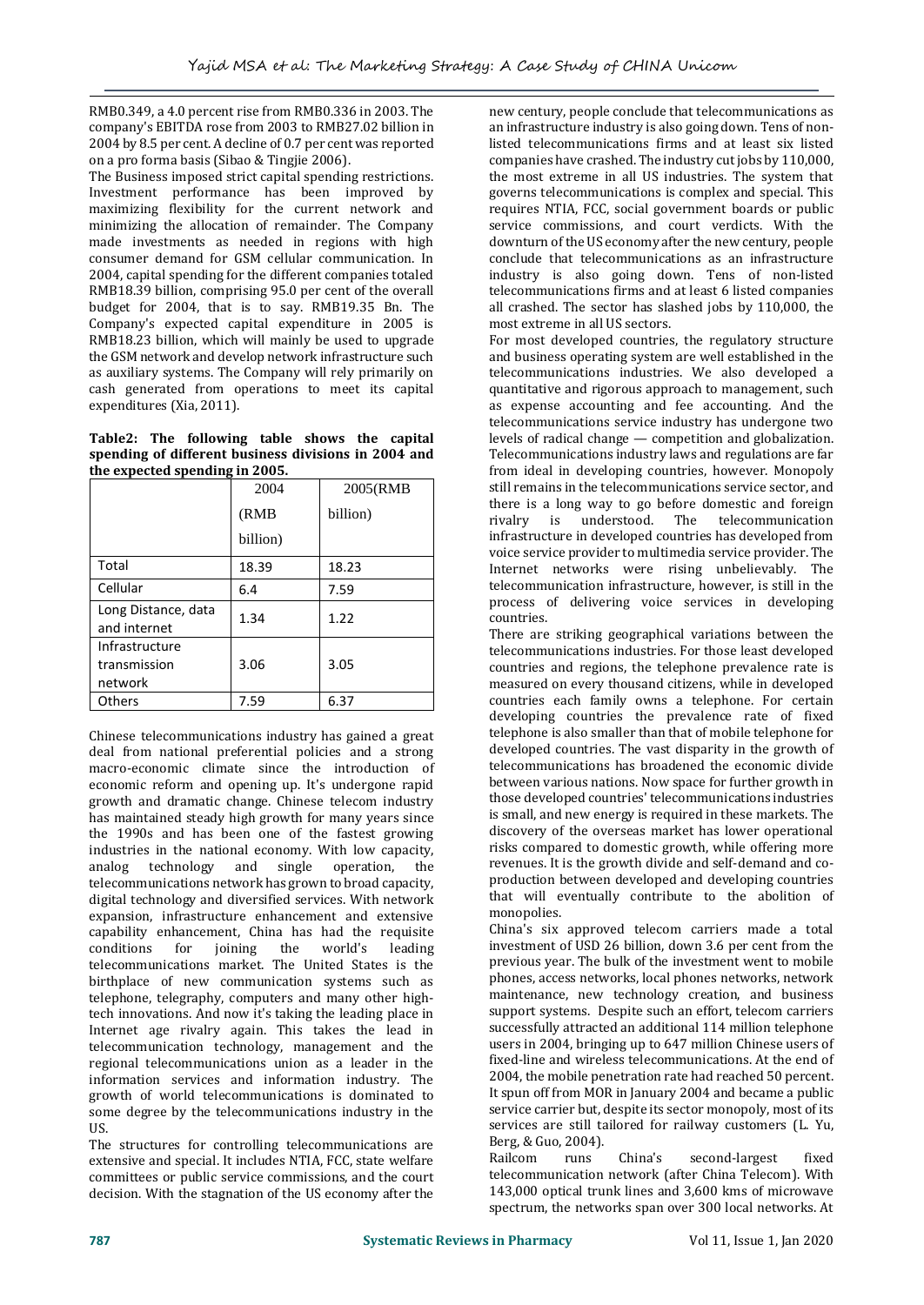the end of 2004, Railcom will run 18.7 million Central Office lines and 1.2 million toll lines. While the company has developed five DWDM rings with 40Gbps in bandwidth across the region, it lacks presence on the local access market. Railcom has launched many technologies to counter local market vulnerabilities, including VoIP ("17995" and "17996"), call center ("95105"), Internet connectivity, and ADSL in major cities, to resolve the gap. ChinaSat was founded in 1985, and was a China Telecom subsidiary until 2000. Now called the ChinaSat Communications Group, it is an autonomous MIIregulated, government-owned operator. ChinaSat consists of its own operations, China Orient Satellite, another 2001 integrated satellite provider, ChinaSat (HK), Space Com, a satellite reseller, and Space Net Data, which offers data transmission services. The business has assets worth 5.2 billion yuan (\$626 million). 2003 revenue was 800 million yuan (\$96 million), nearly the same as 2002. ChinaSat has its headquarters in Beijing and employs 360 people. ChinaSat is competing with SinoSat, a smaller satellite operator that China Space Technology Group developed (Yuan et al., 2006).

It does not provide any direct residential services; most customers in ChinaSat are telephone providers, banks, bond brokerages, insurance firms, television firms, and the military. The key operation is to lease blocks of space for telephone providers, private networks and public broadcasters. ChinaSat has added paging and information distribution to its portfolio as a result of its purchase of Guomai, a regional paging operator in 2004ChinaSat started providing satellite telephone service ("Globalstar") in January 2005 which can operate in GSM networks. ChinaSat introduced a VoIP 800 service in August for business customers that could expand to low-cost toll service. Use VSAT connections and LANs, ChinaSat has switched to distance education to deliver immersive coursework to university classrooms and training sitesIt also provides US, Europe , Japan, and Southeast Asia video conferencing and regional point-to - point connections (SCPC). ChinaSat operates a land- and offshore fleet satellite navigation network. ChinaSat launched a portable GPS device, the NAV1000, in June 2005. In June 2005, ChinaSat launched a commercial pilot in Tianjin for the 800MHz trunked radio service. He received a 3.5GHz FWA license in Nanjing, East China (J. Zhang & Liang, 2011).

## *ANALYSIS*

The six national telecom companies are constantly competing to better serve the rising base of telephone subscribers. As such, Chinese telecom companies should focus more on rising their return on investment, bringing down operating costs, creating differentiated value-added services to attract new customers, and ensuring existing users are maintained. China Unicom is the third largest cellular operator in the world. The organization is the world's largest CDMA network, it serves 331 cities in 30 provinces and municipalities and by the end of 2004 it has a CDMA capacity of 70 m. China Unicom is the second largest subscriber-specific CDMA provider in the country. The mobile user (in a million) and market share trend for China Unicom is as shown in table below.



**Figure 2: Mobile Subscriber (in million) and Market Share Trend**

This group covers Shanghai, Beijing, Guangdong, Zhejiang, Tianjin and Tibet, with an annual cash profit of over 10,000 RMB Yuan per capita. Earnings range from 7000 RMB Yuan to 10000 RMB Yuan. Within this group the annual income per capita is less than 7000 RMB Yuan. Xinjiang, Shanxi, Liaoning, Inner Mongolia, Hainan, Anhui, Qinghai, Guizhou, Gansu, Shanxi, Jilin, Heilongjiang and Henan rank from the highest to the lowest. Annual average income per capita is 6290.25 RMB. The average Expenditure of Urban Residents in the three regions on communication is 8.5%. The rate is increasing as the income increases. By opening their minds, consumers tend to seek more personalized service and product. Their demands keep on changing. And they are easier to adopt the new service and technology than in the past (X. Zhang & Prybutok, 2005).

## **PEST Analysis-technological**

New technologies such as 3G, Wi-Fi and many others are coming to update into China market. To help compete more effectively with China Mobile, China Unicom was granted monopoly rights by the State Council to deploy CDMA standard networks in early 2000. After signing a strategic alliance with SK Telecom, South Korea's biggest mobile operator, to gain valuable technical expertise, the operator changed its mind and decided it would not be rolling out CDMA. Its position changed again with the July 2000 news that the government had transferred the military's commercial CDMA cellular telephone networks - Great Wall Telecommunications and Century Mobile Communications - to Unicom. At that time the military CDMA network had 550,000 users and spanned five provinces and three of China's biggest cities - Beijing, Shanghai and Tianjin.

# **SWOT Analysis-strength**

As a new telecommunications operator, China Unicom is supported by the top management of the government. It is born from the reform of China's telecommunication industry. It is the symbol of the monopoly broken. It has boosted and developed the telecommunication marketing in China. China Unicom is the new competitor in China's mobile market. It brings benefit to consumer. It has a good image among the consumers. For the government practicing "the dissymmetry control" policy, it gives China Unicom a price advantage. Compared to China Mobile, China Unicom's price is 10% lower.

## **SWOT Analysis-weaknesses**

In order to launch CDMA, China Unicom has invested RMB65 billion. It brings financial problem to China Unicom. The company is facing declining sales growth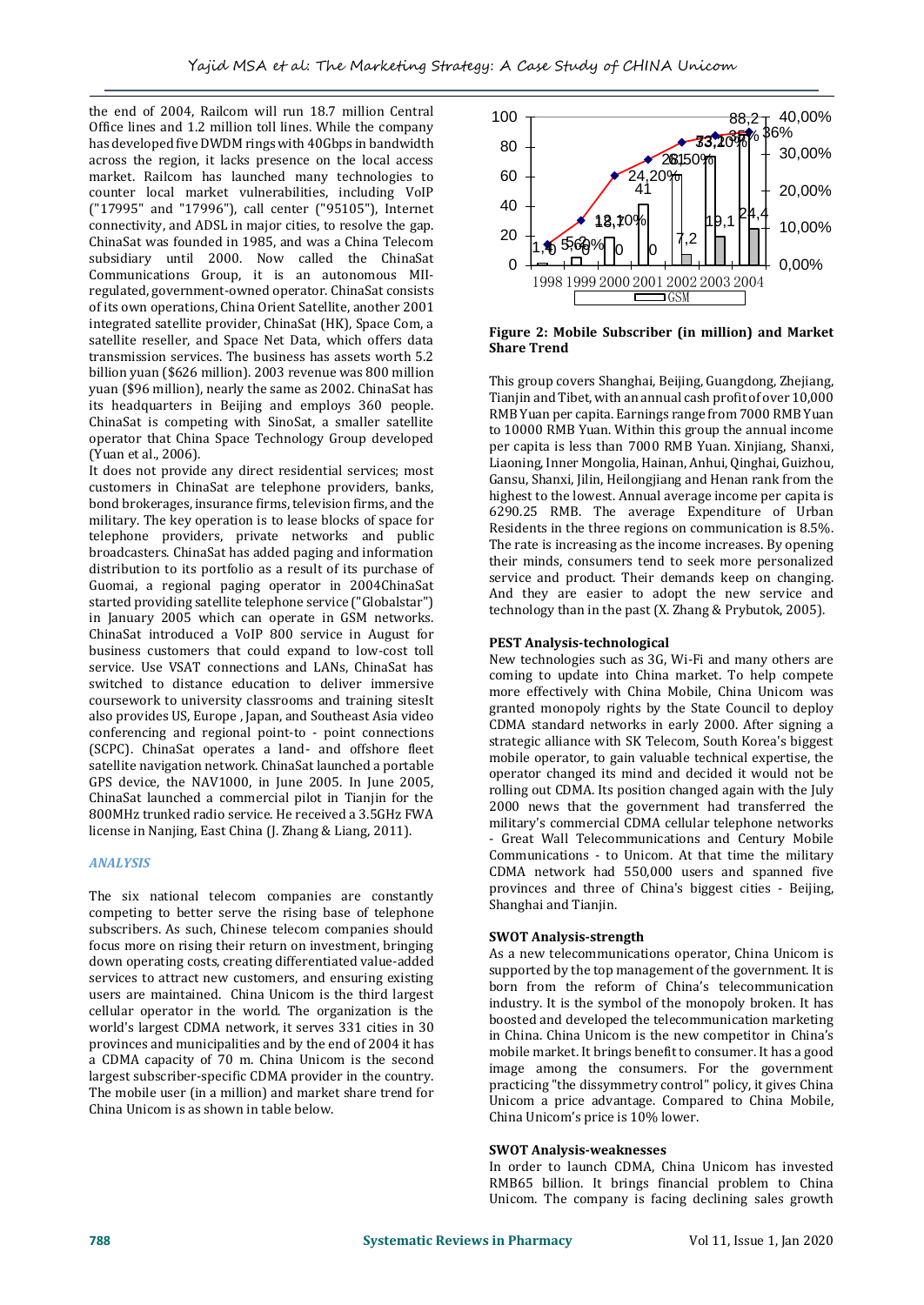following the introduction of CDMA due to competition and market pressures and a decrease in the demand for their services in the near term. Despite of increased competition across consumer groups and technologies, costs for conventional telecommunications services have dropped dramatically. Demand for new telecommunications technologies, in particular software systems, remains undermined.

## SWOT Analysis-opportunity

Among the people of China the income level is continuously being raised. People would like to pursue outstanding service or products. They are eager to adapt new service or product. They are less sensitive about the price. They are more concerned about the service quality such as after sales service.

## **SWOT Analysis-threaten**

China Mobile dominates the mobile market. It has more power than China Unicom in the market. It uses "good service" strategy in GSM to resist China Unicom's CDMA, trying to keep its market share from losing. China Mobile launched GPRS service on 17th May 2003 only after China Unicom launched its CDMA service for 6 months. Because of GPRS can provide the similar service and quality, it has really threatened China Unicom's market share.

## **DISCUSSIONS AND CONCLUSIONS**

According to the ARC Group, mobile entertainment services around the world will generate more than \$27 billion by 2008 and serve more than 2.5 billion users. The state of the telecommunications industry and investments in third-generation licenses will require the identification and development of services and content that will be successful and will produce tangible ROI. Mobile music apps are currently returning approximately \$ 4 billion and from 2003 to 2008 this amount is expected to increase by 75 per cent. The income from video games is expected to skyrocket, rising by 638 per cent over the same period. Digital music will be the main driver of the industry in the early growth phases, and will also be driven by mobile gaming services and applications. Musical content contributes to the mobile device's appeal as a hub for entertainment, supported by advancement including polyphonic ring tones and music download and streaming technologies. This experience can be further improved by mobile video, but truly convincing video content relies on networks of the next generation that are unlikely to be widespread until 2008. In addition, the different mobile entertainment groups will collectively generate a CAGR forecast of 27.56 percent between 2003 and 2008 compared with a CAGR forecast of 6.41 percent for voice sales for the same duration (Zhu, Ao, & Dai, 2011).

Banks in Asia are gradually recognizing the cell phone as a cost effective platform for providing banking and trading services. In the technologically more developed countries of Asia, such as Korea, Singapore, Hong Kong and Japan, the penetration of the cell phone market is over 40%. Millions of cell phone transactions run across Asia every day, opening up major opportunities for banks to sell directly. In addition, e-commerce, both B2B and B2C, can be expected to expand rapidly as mobile banking takes over in Asian nations. This study has some limitation that is does not use the mediation and moderation analysis and suggested to the new studies that they should include this aspect in their study.

## **REFERENCES**

**1.** Chen, F., Ma, J. H., Chen, X. Q., & Fractals. (2009).

The study of dynamic process of the triopoly games in Chinese 3G telecommunication market. Chaos, Solitons, 42(3), 1542-1551.

- 2. Gao, P., & Lyytinen, K. (2000). Transformation of China's telecommunications sector: a macro perspective. Telecommunications Policy, 24(8- 9), 719-730.
- 3. Hongmin, S. X. C. J. W. E. (2003). Network Externality and the Competition in China's Mobile Market [J]. World Economy, 4(3), 45-56.
- 4. Loo, B. P. (2004). Telecommunications reforms in China: towards an analytical framework. Telecommunications Policy, 28(9-10), 697-714.
- 5. Low, B. (2005). The evolution of China's telecommunications equipment market: a contextual, analytical framework. Journal of Business
- 6. Industrial marketing management, 24(4), 13-32.
- 7. Low, B., & Johnston, W. (2008). Securing and managing an organization's network legitimacy: The case of Motorola China. Industrial Marketing Management, 37(7), 873-879.
- 8. Lu, J., & Weber, I. (2007). State, power and mobile communication: a case study of China. New Media
- Society, 9(6), 925-944.
- 10. Lu, Y., Zhang, L., & Wang, B. (2009). A multidimensional and hierarchical model of mobile service quality. Electronic Commerce Research, 8(5), 228-240.
- 11. Pitt, D. C., Levine, N., & Yan, X. (1996). Touching stones to cross the river: Evolving telecommunication policy priorities in contemporary China. Journal of Contemporary China, 5(13), 347-365.
- 12. Sibao, F., & Tingjie, L. (2006). Duopoly Market, Unwise Price Battle: China Mobile & China Unicom [J]. Telecommunications Science, 9(4), 67-87.
- 13. Xia, J. (2011). The third-generation-mobile (3G) policy and deployment in China: Current status, challenges, and prospects. Telecommunications Policy, 35(1), 51-63.
- 14. Yan, X., & Pitt, D. C. (1999). One country, two systems: contrasting approaches to telecommunications deregulation in Hong Kong China. Telecommunications Policy, 23(3-4), 245- 260.
- 15. Yu, J., & Tan, K. H. (2005). The evolution of China's mobile telecommunications industry: past, present and future. International Journal of Mobile Communications, 3(2), 114-126.
- 16. Yu, L., Berg, S., & Guo, Q. (2004). Market performance of Chinese telecommunications: new regulatory policies. Telecommunications Policy, 28(9-10), 715-732.
- 17. Yuan, Y., Zheng, W., Wang, Y., Xu, Z., Yang, Q., & Gao, Y. (2006). Xiaolingtong versus 3G in China: Which will be the winner? Telecommunications Policy, 30(5-6), 297-313.
- 18. Zhang, J., & Liang, X.-J. (2011). Business ecosystem strategies of mobile network operators in the 3G era: The case of China Mobile. Telecommunications Policy, 35(2), 156-171.
- 19. Zhang, X., & Prybutok, V. R. (2005). How the mobile communication markets differ in China, the US, and Europe. Communications of the ACM, 48(3), 111-114.